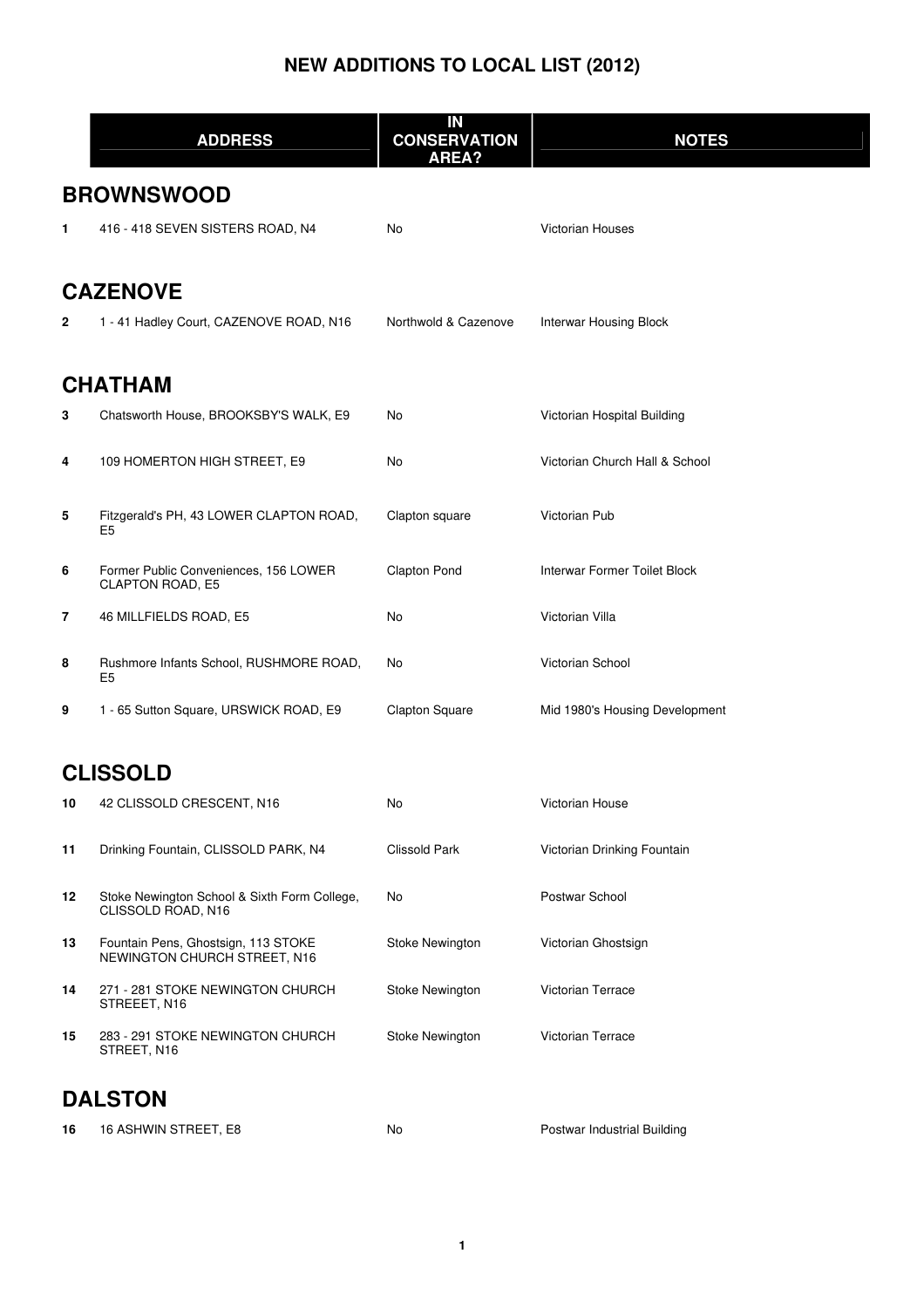| 17 | Cholmeley Boy's Club, 68 BOLEYN ROAD, N16                             | No                         | Victorian Mission & Boys Club       |
|----|-----------------------------------------------------------------------|----------------------------|-------------------------------------|
| 18 | The Arundel Arms, 146 - 148 BOLEYN ROAD,<br>N <sub>16</sub>           | No                         | Interwar Pub                        |
| 29 | Hackney Peace Carnival Mural, 15 DALSTON<br>LANE, E8                  | No                         | Postwar Mural                       |
| 20 | FORMER Railway Tavern, 11 DALSTON LANE,<br>E8                         | No                         | Former Victorian Pub                |
| 21 | Donaldson's, 90 DALSTON LANE, E8                                      | Graham Road &<br>Mapledene | Victorian House                     |
| 22 | Former British Red Cross, 92 DALSTON LANE,<br>E8                      | Graham Road &<br>Mapledene | Victorian House                     |
| 23 | 94 DALSTON LANE, E8                                                   | Graham Road &<br>Mapledene | Victorian House                     |
| 24 | Chester Studios, 97A DALSTON LANE, E8                                 | No                         | Interwar Former Industrial Building |
| 25 | 37 - 39 KINGSLAND HIGH STREET, E8                                     | No                         | Victorian Buildings                 |
| 26 | William Gee House, 520 - 522 KINGSLAND<br>ROAD, E8                    | Kingsland                  | Victorian Industrial Buildings      |
| 27 | 6 PARKHOLME ROAD, E8                                                  | Graham Road &<br>Mapledene | Victorian Villa                     |
| 28 | War Memorial, SHACKLEWELL GREEN, E8                                   | No                         | Interwar War Memorial               |
| 29 | The Bathhouse Children's Community Centre, 76<br>SHACKLEWELL LANE, E8 | St Marks                   | Interwar Former Public Baths        |
| 30 | Merchant Taylor's School Mission,<br>SHACKLEWELL ROW, E8              | No                         | Victorian Mission Hall              |
|    | <b>DE BEAUVOIR</b>                                                    |                            |                                     |
| 31 | Acme Studios, 15 - 33 ORSMAN ROAD, N1                                 | No                         | Interwar Industrial Building        |
| 32 | Bridge, Kingsland Basin from Regents Canal, N1                        | Kingsland                  | Georgian Road Bridge                |
| 33 | 1 - 22 Kingsgate Estate, TOTTENHAM ROAD,<br>N1                        | De Beauvoir                | <b>Postwar Housing Blocks</b>       |
| 34 | Bridge over Regents Canal, Whitmore Road, De<br>Beauvoir Road, N1     | No                         | Georgian Road Bridge                |

#### **HACKNEY CENTRAL**

| -35 | Ada Street Workshops, Ada Street, E8 | N |
|-----|--------------------------------------|---|
|-----|--------------------------------------|---|

**35 Adam Street Workshops, Adam Street, Adam Street, Adam Street, E8 No Postwar Industrial Building**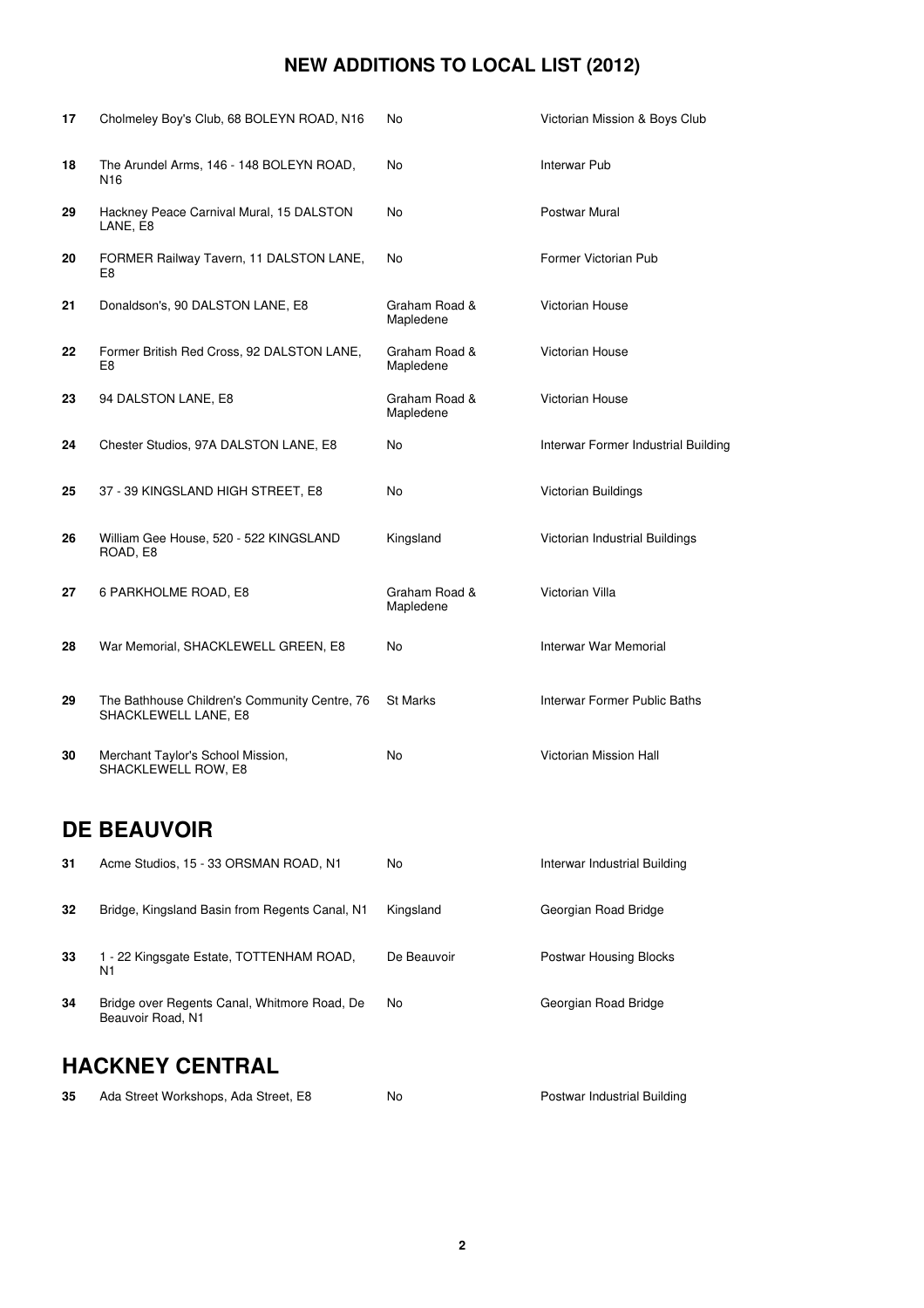| 36 | Cobbles, ANDRE STREET, E8                                                  | No                         | Victorian Cobbled Road           |
|----|----------------------------------------------------------------------------|----------------------------|----------------------------------|
|    |                                                                            |                            |                                  |
| 37 | Downs Court, AMHURST ROAD, E5                                              | No                         | Postwar Housing Block            |
| 38 | Hackney Central Station, AMHURST ROAD, E8                                  | No                         | Former Victorian Railway Station |
| 39 | Brett Manor, 1 - 9 BRETT ROAD, E8                                          | <b>Clapton Square</b>      | Postwar Housing Block            |
| 40 | Holly Villas, 4 - 22 CLAPTON PASSAGE, E8                                   | Clapton Square             | <b>Victorian Terrace</b>         |
| 41 | Drinking Fountain & Cattle Trough outside<br>Downs Court, DALSTON LANE, E8 | No                         | Victorian Cattle Trough          |
| 42 | 76 - 90 Downs Park Road, E8                                                | No                         | <b>Victorian Houses</b>          |
| 43 | Graham Mansions, GRAHAM ROAD, E8                                           | Graham Road &<br>Mapledene | <b>Victorian Mansion Block</b>   |
| 44 | 1 - 99 Wilton Estate, LANSDOWNE DRIVE, E8                                  | Graham Road &<br>Mapledene | <b>Postwar Housing Blocks</b>    |
| 45 | Boundary Wall & Gates, MADINAH ROAD, E8                                    | Graham Road &<br>Mapledene | Victorian Wall & Gates           |
| 46 | Former North Lodge, MADINAH ROAD, E8                                       | Graham Road &<br>Mapledene | Victorian Lodge                  |
| 47 | 389 MARE STREET, E8                                                        | Mare Street                | Victorian Building               |
| 48 | 397 MARE STREET, E8                                                        | Mare Street                | Victorian Building               |
| 49 | 50 - 54 NAVARINO ROAD, E8                                                  | Graham Road &<br>Mapledene | <b>Victorian Houses</b>          |
| 50 | 17 - 73 PARKHOLME ROAD, E8                                                 | Graham Road &<br>Mapledene | Victorian Terrace                |
| 51 | 174 - 176 RICHMOND ROAD, E8                                                | Graham Road &<br>Mapledene | <b>Victorian Houses</b>          |
| 52 | The Old Ship PH, SYLVESTER PATH, E8                                        | <b>Town Hall Square</b>    | Victorian Pub                    |
| 53 | Sylvester House, SYLVESTER ROAD, E8                                        | Graham Road &<br>Mapledene | Victorian Apartment Building     |
| 54 | Valette House, VALETTE STREET, E8                                          | Town Hall Square           | Victorian Apartment Building     |

## **HACKNEY DOWNS**

| - 55 | Benthal Primary School, BENTHAL ROAD, E5 | No | Postwar School |
|------|------------------------------------------|----|----------------|
|------|------------------------------------------|----|----------------|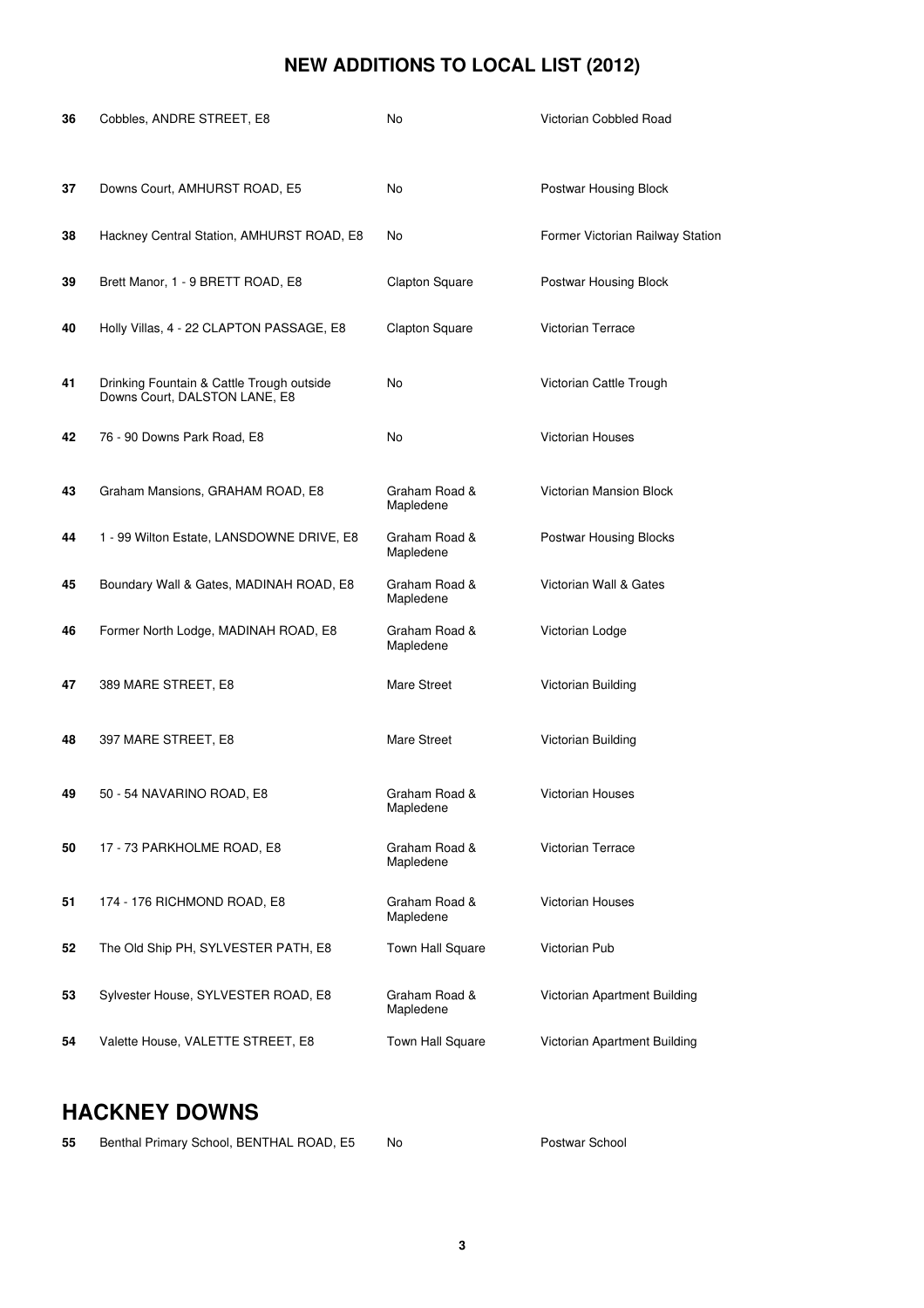| 56 | Boundary Wall, Mossbourne Community<br>Academy, 100 DOWNS PARK ROAD, E5              | No                   | Victorian Wall                                         |
|----|--------------------------------------------------------------------------------------|----------------------|--------------------------------------------------------|
| 57 | St Andrews Mansions, 157 - 163 LOWER<br><b>CLAPTON ROAD, E5</b>                      | No                   | Victorian Mansion Block                                |
| 58 | Former Clapton Cinematograph Theatre, 229<br>LOWER CLAPTON ROAD, E5                  | <b>Clapton Pond</b>  | Edwardian Former Cinema                                |
| 59 | Former White Hart PH, 231 LOWER CLAPTON<br>ROAD, E5                                  | <b>Clapton Pond</b>  | Victorian Pub                                          |
|    | <b>HAGGERSTON</b>                                                                    |                      |                                                        |
| 60 | Bloom's Piano Sign, 134 KINGSLAND ROAD,<br>E <sub>2</sub>                            | Kingsland            | Victorian Ghostsign                                    |
| 61 | Boundary Wall to Haggerston Park, WHISTON<br>ROAD, E2                                | Hackney Road         | Victorian Wall                                         |
| 62 | Gates, Kiosk, Pergola and Toilet Blocks,<br>Haggerston Park, WHISTON ROAD, E2        | Hackney Road         | Postwar Park Buildings                                 |
|    | <b>HOXTON</b>                                                                        |                      |                                                        |
| 63 | 21 BEVENDEN STREET, N1                                                               | No.                  | Victorian Building                                     |
| 64 | 13 - 21 CURTAIN ROAD, EC2A                                                           | South Shoreditch     | Victorian Former Warehouse Building                    |
| 65 | 134 - 136 CURTAIN ROAD, EC2A                                                         | South Shoreditch     | Victorian Former Warehouse Building                    |
| 66 | Regmar House, EAST ROAD, N1                                                          | No                   | Interwar Industrial Building                           |
| 68 | Cupola with Clock, Hoxton Trust Community<br>Garden, HOXTON STREET, N1               | <b>Hoxton Street</b> | Victorian Cupola & Clock from Former Hospital Building |
| 68 | Duke of Wellington PH, NILE STREET, N1                                               | No                   | <b>Interwar Pub</b>                                    |
| 69 | Remnants of St Luke's Workhouse.<br>SHEPHERDESS WALK, N1                             | No                   | Victorian Wall to Former Workhouse                     |
| 70 | Wenlock Arms PH, 26 WENLOCK ROAD, N1                                                 | Regents Canal        | Victorian Pub                                          |
| 71 | Formerly John Redman Ltd & British Empire<br>Pipe Company, 3 - 11 WESTLAND PLACE, N1 | No                   | Former Victorian Industrial Building                   |

#### **KINGS PARK**

NO PROPSED ADDITIONS

## **LEABRIDGE**

| 72 | Millfields Community School, HILSEA STREET,<br>E5                   | No. | Victorian School     |
|----|---------------------------------------------------------------------|-----|----------------------|
| 73 | Former Hackney United Services Club Ltd, 69<br>POWERSCROFT ROAD, E5 | No  | Interwar Social Club |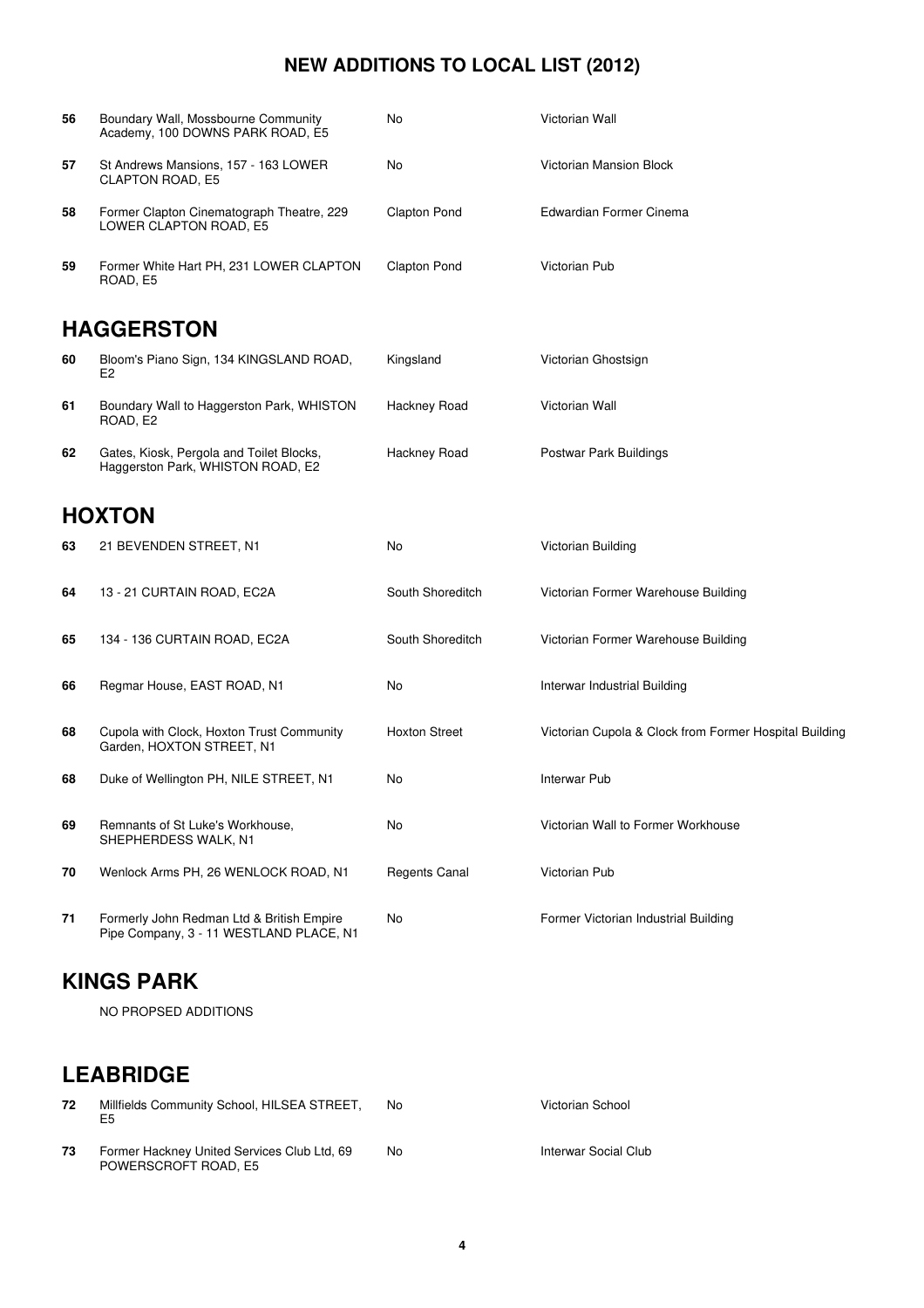| 74 | Clapton Railway Station, UPPER CLAPTON<br>ROAD, E5            | No                         | Victorian Railway Station            |
|----|---------------------------------------------------------------|----------------------------|--------------------------------------|
|    | <b>LORDSHIP</b>                                               |                            |                                      |
| 75 | 1 - 67 Clissold Court, GREENWAY CLOSE, N4                     | Clissold Park              | Interwar Housing Block               |
|    |                                                               |                            |                                      |
|    | <b>NEW RIVER</b>                                              |                            |                                      |
| 76 | North London Progressive Synagogue, 100<br>AMHURST PARK, N16  | No                         | Victorian Former Church              |
| 77 | Telephone Box, Junction of AMHURST PARK<br>and EAST BANK, N16 | No                         | Interwar K2 Telephone Box            |
| 78 | Beechwood Lodge, 5 EAST BANK, N16                             | No                         | Postwar Housing Development          |
| 79 | Former Manor House Inn, 316 GREEN LANES,<br>N4                | No                         | Interwar Former Hotel                |
| 80 | Manor House Underground Station, N4                           | No                         | Interwar Underground Station         |
| 81 | 216 - 218 STAMFORD HILL, N16                                  | No                         | Edwardian Bank Building              |
|    |                                                               |                            |                                      |
| 82 | 279 SEVEN SISTERS ROAD, N4                                    | No                         | Edwardian Former Tram Depot          |
|    | <b>QUEENSBRIDGE</b>                                           |                            |                                      |
|    |                                                               |                            |                                      |
| 83 | Drinking Fountain, ALBION SQUARE, E8                          | Albion Square              | Victorian Drinking Fountain          |
| 84 | Cobbles, GLEBE ROAD, E8                                       | Kingsland                  | Victorian Cobbled Road               |
|    |                                                               |                            |                                      |
| 85 | The Fox PH, KINGSLAND ROAD, E8                                | Kingsland                  | Victorian Pub                        |
| 86 | Cobbles on Kingsland Waste, KINGSLAND<br>ROAD, E8             | Kingsland                  | Victorian Cobbled Road               |
| 87 | London Fields Lido, LONDON FIELDS WEST<br>SIDE, E8            | Graham Road &<br>Mapledene | Interwar Lido                        |
| 88 | 9 - 11 LONDON LANE, E8                                        | Mare Street                | Victorian Former Industrial Building |
| 89 | Middleton Lodge, 78 MIDDLETON ROAD, E8                        | Graham Road &<br>Mapledene | Victorian Villa                      |
| 90 | War Memorial, next to Marsh Court, RICHMOND<br>ROAD, E8       | Graham Road &<br>Mapledene | Interwar War Memorial                |
| 91 | War Memorial, Stonebridge Common, E8                          | Albion Square              | Interwar War Memorial                |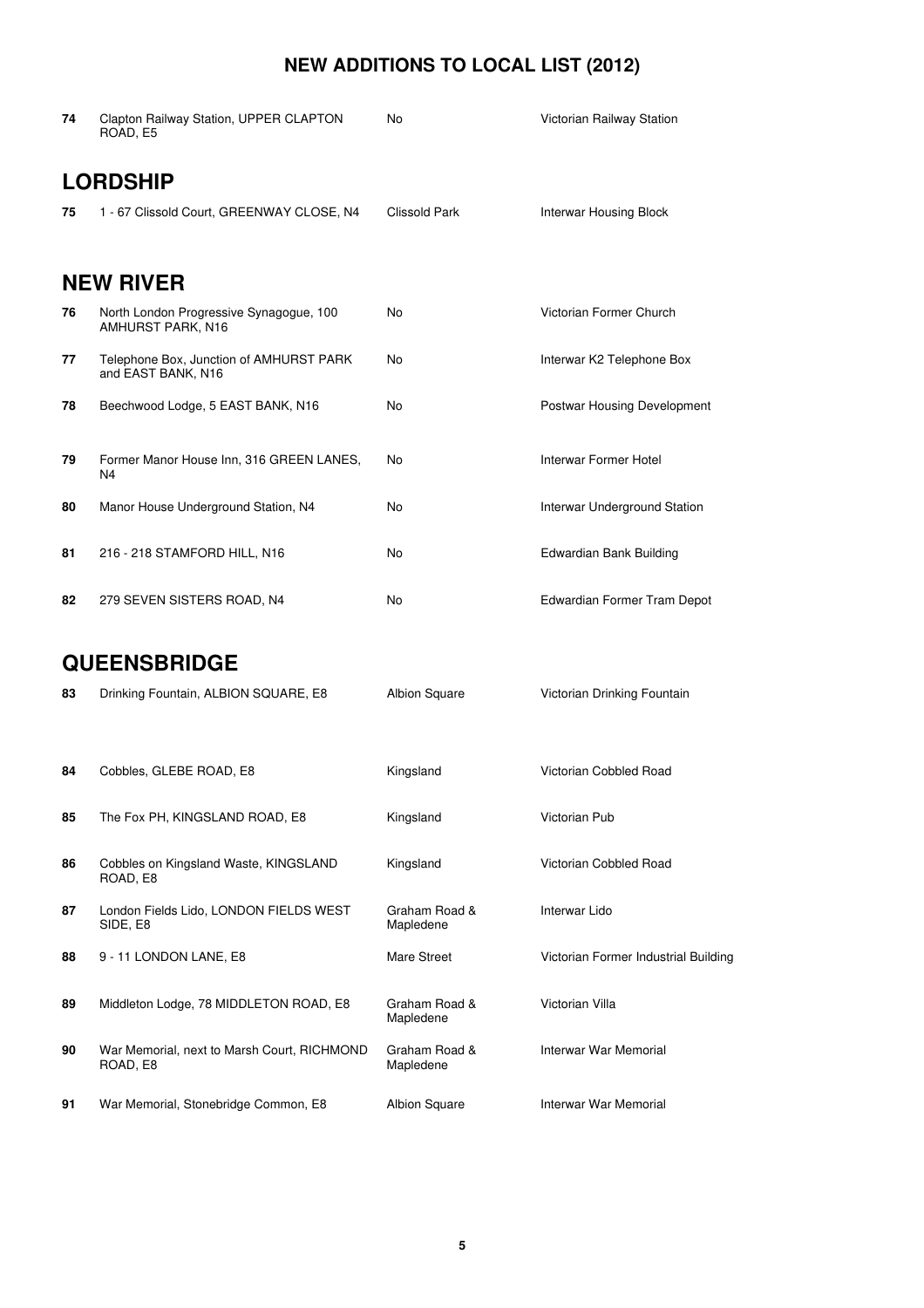#### **SPRINGFIELD**

| 92 | The Anchor & Hope PH, 15 HIGH HILL FERRY,<br>E5 | No. | Victorian Pub       |
|----|-------------------------------------------------|-----|---------------------|
| 93 | Tyrell's Boathouse, SPRING HILL, E5             | No  | Postwar Boathouse   |
| 94 | Verdon's Boathouse, SPRING HILL, E5             | No  | Victorian Boathouse |

#### **STOKE NEWINGTON**

| 95 | Post Box, STOKE NEWINGTON ROAD,<br>opposite junction with PRINCE GEORGE ROAD,<br>N16 | No              | Victorian Post Box           |
|----|--------------------------------------------------------------------------------------|-----------------|------------------------------|
| 96 | St Paul's Church, STOKE NEWINGTON HIGH<br>STREET, N16                                | No              | Postwar Church               |
| 97 | Forecourt Railings, 13 SUMMERHOUSE ROAD,<br>N <sub>16</sub>                          | Stoke Newington | Victorian Railings           |
| 98 | 1 TRUMAN'S ROAD, E8                                                                  | No              | Postwar Residential Building |
| 99 | Walford Road Synagogue, WALFORD ROAD,                                                | No              | Former Victorian Chapel      |

#### **VICTORIA**

N16

| 100 | 16 - 20 CHURCH CRESCENT, E9                       | Victoria Park | Postwar Housing Development     |
|-----|---------------------------------------------------|---------------|---------------------------------|
| 101 | 1 - 30 CHRISTCHURCH SQUARE, E9                    | No.           | Postwar Housing Development     |
| 102 | 24 - 42 GORE ROAD, E9                             | Victoria Park | <b>Victorian Terrace</b>        |
| 103 | 49 - 89 GORE ROAD, E9                             | Victoria Park | <b>Victorian Terrace</b>        |
| 104 | 89 - 96 GORE ROAD, E9                             | Victoria Park | Postwar Terrace                 |
| 105 | London College of Fashion, 182 MARE<br>STREET, E8 | Mare Street   | Victorian Former Schoolbuilding |
| 106 | 1 - 22 MEYNELL GARDENS, E9                        | Victoria Park | Interwar Arts & Crafts Houses   |
| 107 | 59 - 67 VICTORIA PARK ROAD, E9                    | Victoria Park | <b>Victorian Terrace</b>        |
| 108 | 65 - 79 VICTORIA PARK ROAD, E9                    | Victoria Park | Victorian Terrace               |
| 109 | 68 - 74A VICTORIA PARK ROAD, E9                   | Victoria Park | <b>Victorian Terrace</b>        |
| 110 | 74 - 78 VICTORIA PARK ROAD, E8                    | Victoria Park | Victorian Terrace               |